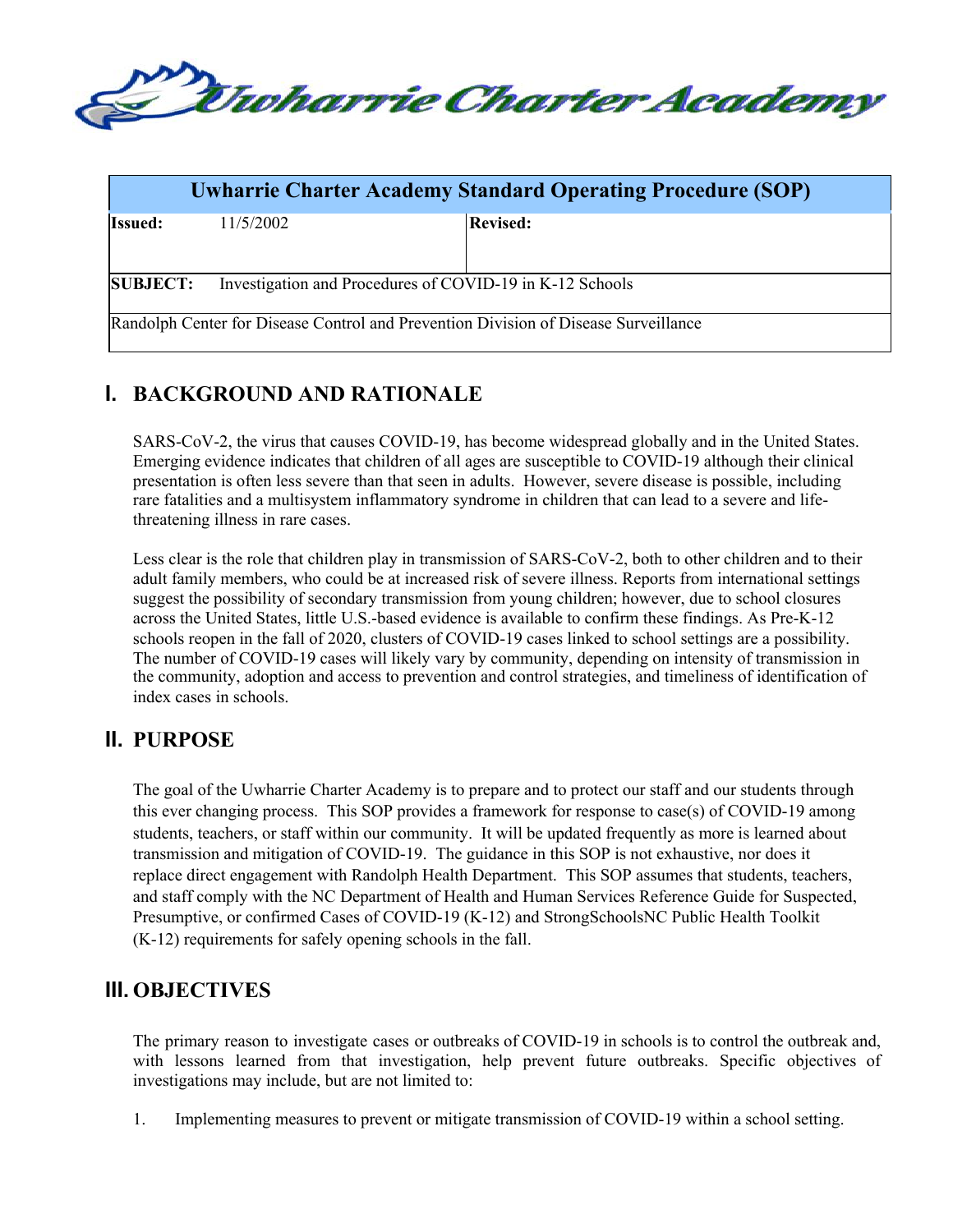

- 2. Determining the magnitude of the outbreak and characterizing chain(s) of transmission (*e.g.*, secondary transmission among children, school staff members, and household members).
- 3. Describing characteristics of school populations, including demographic, health status, clinical characteristics (for cases), and exposures, stratified by COVID-19 case status.

# **IV.METHODS**

### **A. Case Definitions**

Randolph Health Department will follow CSTE case definitions for COVID-19. These case definitions are subject to change. COVID-19 interim case definitions can be found at https://wwwn.Health Department.gov/nndss/conditions/coronavirus-disease-2019-covid-19/case-definition/2020/

### **B. Investigation Approaches**

Interviews with school staff are useful to assess the school environment and strategies adopted by the school to prevent or mitigate COVID-19 spread. Gathering detailed information on school operations, space layout, number of staff members, teachers and students, class sizes (density), and daily schedule (pick up, drop off, rotation through different classrooms and other school spaces) will help with understanding the daily routine and potential mixing among students from different classes.

Uwharrie Charter Academy will initiate an investigation when it learns of a confirmed case (or cases) associated with a school. In the event that the school is informed of a confirmed case (or cases) of COVID-19 prior to Randolph HEALTH DEPARTMENT, the school or school representative will alert the Randolph Health Department, who is the primary point of contact for schools. The UCA representative will contact Randolph HEALTH DEPARTMENT's school liaison during business hours. During off hours, the Randolph HEALTH DEPARTMENT case investigator will call the school representative at the school for an individual case. If the school representative is unavailable the case investigator will leave a message. If there is an additional contact on the voicemail, the case investigator will reach out to that individual. If an outbreak investigation is opened during off hours, the outbreak investigator will call the superintendent.

Recommended public health actions will depend on the number of cases, the location of the cases, and the degree of contact those cases may have had with other students, teachers, or staff. Table 1 below summarizes the various stages of public health recommendations based on these factors. It is important to note that the circumstances of a specific outbreak may result in a deviation from these recommendations.

### **C. School Representative Responsibilities**

The school representative (or other official designated) affiliated with the school where a positive case is identified will be an essential part of the public health investigation. The school representative will serve as the primary point of contact for public health investigators. The school representative or designee should also contact the applicable designated school administrators of the student who has tested positive.

As noted in Section V (Notification and Communication) below, the school representative or Dean shall serve as the primary point of contact with families of confirmed cases. When the school representative communicates with the family of a confirmed case, the school representative should share isolation information as well as quarantine information for family members living in the same household. The school representative should communicate that any school-aged siblings that live in the same household should be sent home from school and placed into quarantine.

The school representative should recommend that the parent/guardian monitor other family members for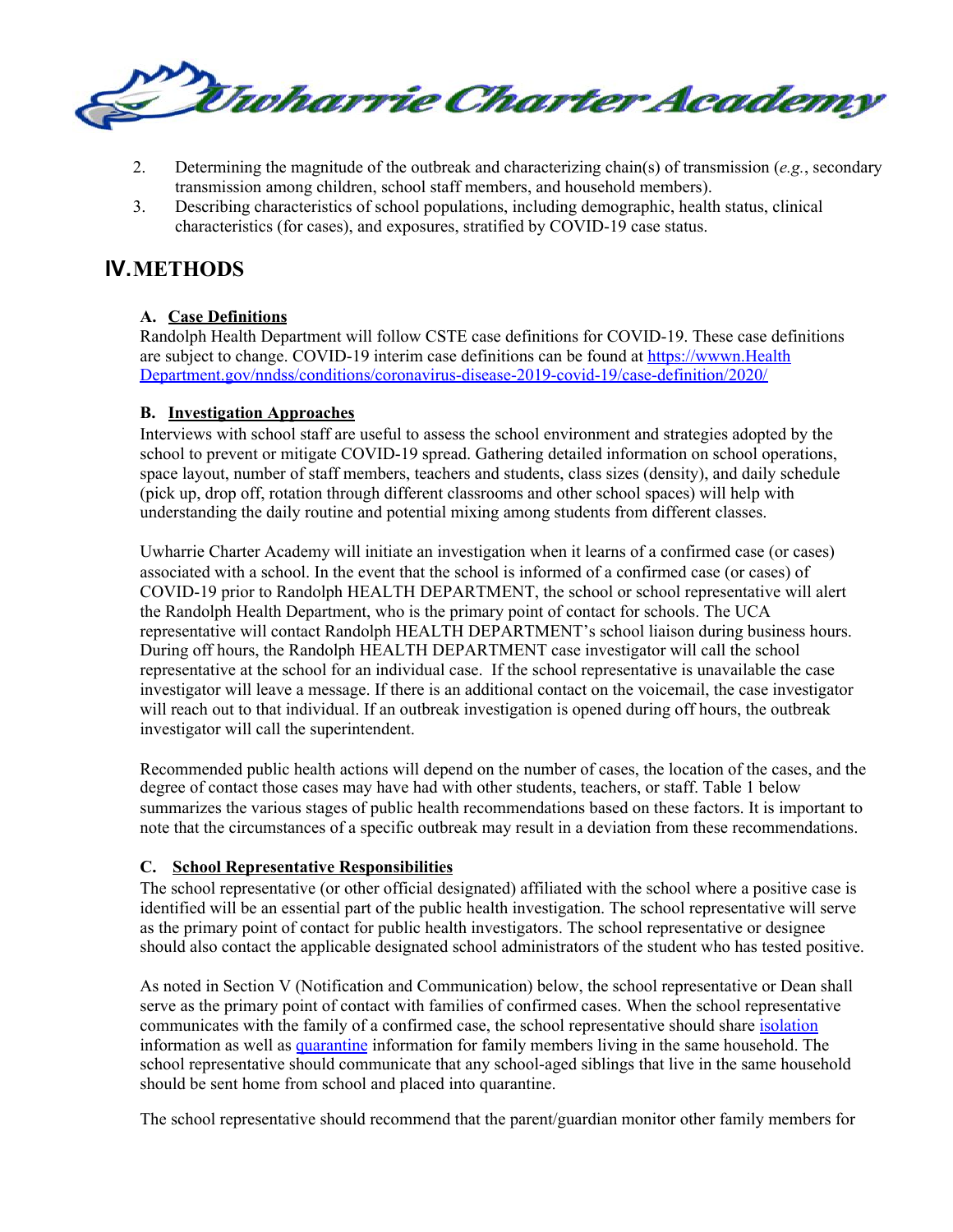

symptoms of COVID-19. These include: fever (>100.4°F) or chills, cough, shortness of breath or difficulty breathing, fatigue, muscle or body aches, headache, new loss of taste or smell, sore throat, congestion or runny nose, nausea or vomiting, or diarrhea. The school representative should also advise families to ensure that the COVID- 19-positive student remain in proper isolation, especially from people who are at higher risk for getting sick from COVID-19. Families where a member has tested positive for COVID-19 should alert their health care provider, especially if symptoms worsen. In addition, the school representative can provide a brief overview of the case investigation process.

The school representative can also then begin the process of determining who within the school may constitute a close contact.

In general, a close contact is defined as someone with exposure to the confirmed case within 6 feet for 15 minutes or more regardless of if individuals were wearing face coverings. To help protect students in the school and out of an abundance of caution, UCA and Randolph Health Department considers everyone within a classroom to be close contacts. In addition to close contacts from the classroom setting, the school representative can begin to compile information on close contacts from transportation and during extracurricular activities.

#### **D. Isolation and Quarantine**

With respect to isolation and quarantine recommendations, UCA and the Randolph Health Department follows the same guidelines for school-related cases as it does for other outbreaks. Students, teachers, or staff who test positive for COVID- 19 will be isolated until they meet the U.S. HEALTH DEPARTMENT criteria for release for isolation. Randolph Health Department case investigators release COVID-19 cases from isolation.

All student close contacts of positive cases must remain in quarantine for at least 14 days following their last exposure to the confirmed case. In a school setting, close contacts may range from an entire classroom to the entire school, depending on the number and location of confirmed cases (*see* Table 1 below).

It is important to note that a close contact who receives a negative test result must remain in quarantine for the balance of the 14-day period. Close contacts will be identified using the exposure and infectious periods outlined in the NC Department of Health and Human Services, June 30, 2020.

School staff (teachers, representatives, bus drivers, etc.), however, are considered essential workers. The school staff members are required to take appropriate infection control precautions, including the use of PPE, and follow all UCA and Randolph Health Department guidelines.

UCA and the Randolph Health Department will use the following criteria when making recommendations around isolation and quarantine for exposed contacts of confirmed cases.

(1) For one or two confirmed or probable case(s) in a student/staff/teacher who has/have been within a single classroom/pod for the entire day:

- All other students/staff/teachers in that classroom/pod are considered close contacts regardless of the setup of the classroom or face covering use.
- Art, library, recess, and cafeteria exposures for student/staff/teacher will be reviewed on a case-bycase basis.
- The classroom where the confirmed case is located should be cleaned according to federal HEALTH DEPARTMENT guidelines found here: https:/[/www.Health](http://www.cdc.gov/coronavirus/2019-ncov/community/reopen-) [Department.gov/coronavirus/2019-ncov/community/reopen-](http://www.cdc.gov/coronavirus/2019-ncov/community/reopen-) guidance.html.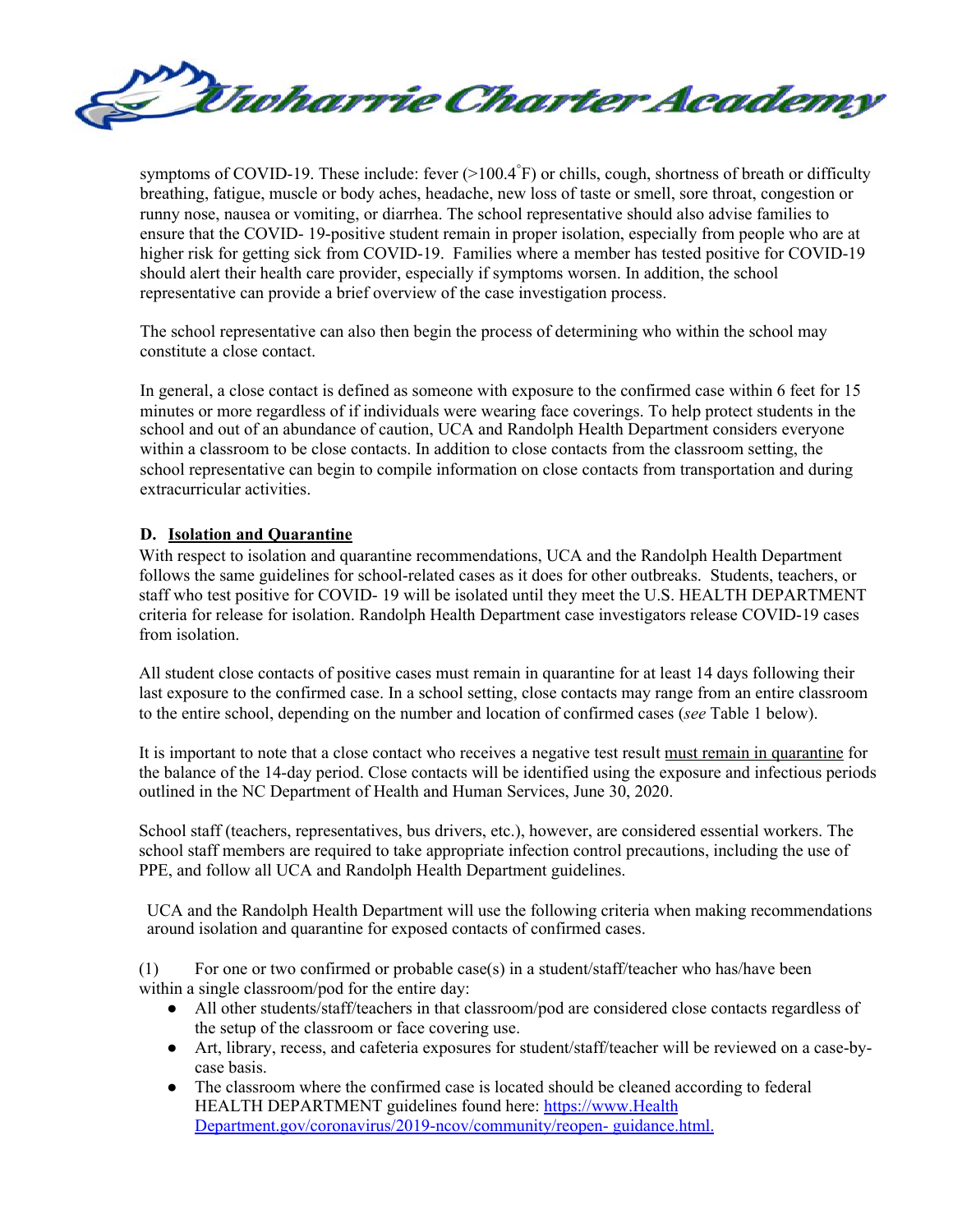

(2) For one or two confirmed or probable case(s) in a student/staff/teacher who has/have been in multiple classrooms/pods:

- All students/staff/teachers of any classroom where the student/staff/teacher attended a class are considered close contacts regardless of the setup of the classroom/pod or face covering use.
	- o Art, library, recess, and cafeteria exposures for the student/staff/teacher will be reviewed on a case-by-case basis.
- The classrooms where the confirmed case is located should be cleaned according to federal HEALTH DEPARTMENT guidelines found here: https://[www.Health](http://www.cdc.gov/coronavirus/2019-ncov/community/reopen-) [Department.gov/coronavirus/2019-ncov/community/reopen-](http://www.cdc.gov/coronavirus/2019-ncov/community/reopen-) guidance.html

(3) Bus exposures:

- In general, if a COVID-19 case is on a bus for fewer than 15 minutes, no one else on the bus is considered a close contact.
- In general, if a COVID-19 case is present on a bus for greater than 15 minutes, without any assigned seating, and with closed windows, all riders will be considered close contacts.
- Bus rides that fall between these two scenarios will be assessed on a case-by-case basis by Randolph Health Department.
- An "open window" is defined as at least two windows fully opened (one in front and one in back) on each side of the bus.
- Any bus that carried a confirmed or probable case should be cleaned according to federal HEALTH DEPARTMENT guidelines https:/[/www.Health](http://www.cdc.gov/coronavirus/2019-ncov/community/reopen-guidance.html) [Department.gov/coronavirus/2019-ncov/community/reopen-guidance.html](http://www.cdc.gov/coronavirus/2019-ncov/community/reopen-guidance.html)

(4) After school activities:

- Anyone with more than 15 minutes of cumulative contact will be considered a close contact.
- Indoor extracurricular activities will have to be assessed independently depending on the nature of the activity, the setup of the activity, and the mitigation strategies in place.

(5) Evaluation of sports-related activities

- If a COVID-19 case plays a sport in the "Higher Risk" or "Moderate Risk" category while infectious, the entire sports team is considered a close contact. 2
	- If, during the period of infectiousness, a COVID-19 positive case plays against another team, the other team will be reviewed on a case-by-case basis for close contacts
- If a COVID-19 case plays a sport in the "Lower Risk" category while infectious, contacts are evaluated on a case-by-case basis for close contacts.
- Those deemed to be close contacts may not play sports during their period of quarantine.
- Sections of The Randolph Community -Sport Guidance; including a table of the Higher, Moderate and Lower Risk category are now in Appendix B.

Randolph HEALTH DEPARTMENT recommends that school community members be notified when a confirmed or probable case has been detected that is associated with the school.

### **E. Outbreak Response**

Once a school reaches outbreak status (3 or more confirmed cases from different households within 14 days):

• All individuals associated with the school should be notified by the school of the outbreak (*see* Section V below). School officials should make such notifications in writing, using a template provided by Randolph HEALTH DEPARTMENT (*see*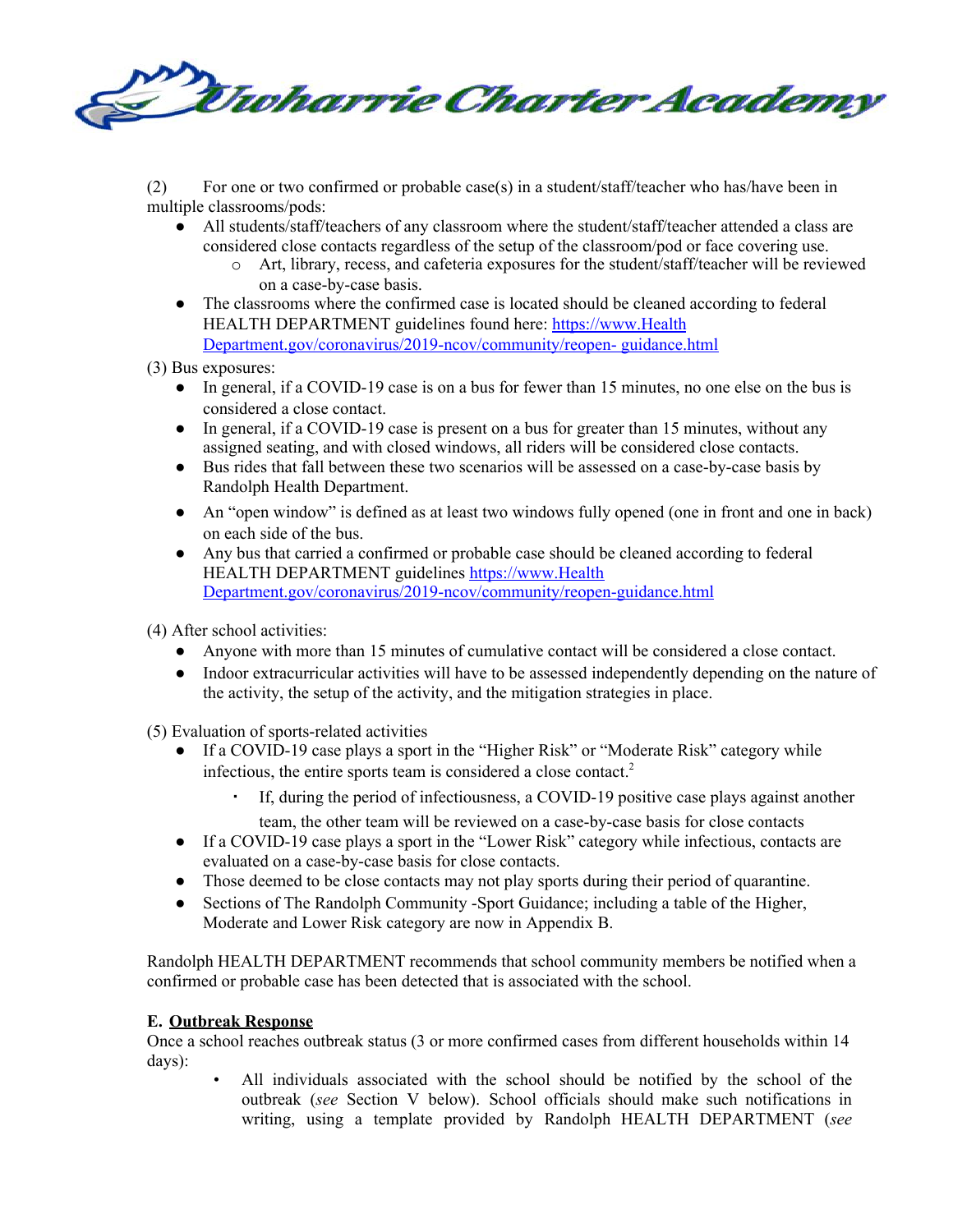

Appendix A).

- A Randolph HEALTH DEPARTMENT outbreak investigator will coordinate with the school, and each case will still be assigned a case investigator who will follow the standard investigation protocol.
- If all three cases are within a single classroom, the entire classroom shall be considered a close contact for purposes of quarantine and testing.
- If three cases are spread across multiple classrooms:
	- There will be a presumption that all students, teachers, and staff within the school are close contacts and should be tested.
	- The school will follow cleaning guidance from U.S. HEALTH DEPARTMENT: https://[www.Health](http://www.cdc.gov/coronavirus/2019-ncov/community/reopen-guidance.html) [Department.gov/coronavirus/2019-ncov/community/reopen-guidance.h](http://www.cdc.gov/coronavirus/2019-ncov/community/reopen-guidance.html) [tml](http://www.cdc.gov/coronavirus/2019-ncov/community/reopen-guidance.html)
	- Students, teachers, and staff who test negative must complete a 14-day quarantine from the last day of exposure in the school.
	- Essential workers may return so long as they follow the guidelines outlined in Section F.
- UCA and the Randolph Health Department will recommend suspending all in person extra-curricular activities during the 14-day quarantine.
- In situations where students are cohorted in a single classroom and teachers rotate through the classroom, where there is a single case, all the teachers who rotated through the classroom will be considered close contacts.
- A student, teacher, or staff member may return to the classroom after release from isolation or quarantine.
- Outbreaks are closed 28 days after the last positive test or symptom onset, whichever is later.

The following table summarizes the public health actions that will be taken in response to cases detected within schools.

| Number of<br>Cases    | Location                              | Testing<br>Recommendation                       | <b>Quarantine</b><br><b>Recommendatio</b><br>n | <b>Cleaning/Closure</b><br><b>Recommendation</b>  | <b>Notes</b>                                                                                                |
|-----------------------|---------------------------------------|-------------------------------------------------|------------------------------------------------|---------------------------------------------------|-------------------------------------------------------------------------------------------------------------|
| 1 or 2                | Single<br>classroom/cohorts/pod       | All students/staff<br>within the classroom      | All students in the<br>classroom               | Clean or leave<br>classroom dormant for<br>7 days | Additional potential<br>locations for close<br>contacts include<br>busses, after-school<br>activities, etc. |
| 1 or 2                | Two or more<br>classrooms/cohorts/pod | All students/staff<br>within both<br>classrooms | All students in the<br>classrooms              | Clean or leave<br>classroom dormant for<br>7 days | Additional potential<br>locations for close<br>contacts include<br>busses, after-school<br>activities, etc. |
| $3+$<br>$(outbreak*)$ | Single<br>classroom/cohort/pod        | All students/staff<br>within the classroom      | All students in the<br>classroom               | Clean or leave<br>classroom dormant for<br>7 days | Additional potential<br>locations for close<br>contacts include<br>busses, after-school<br>activities, etc. |

**Table 1: Recommended Public Health Actions for COVID-19 in Schools**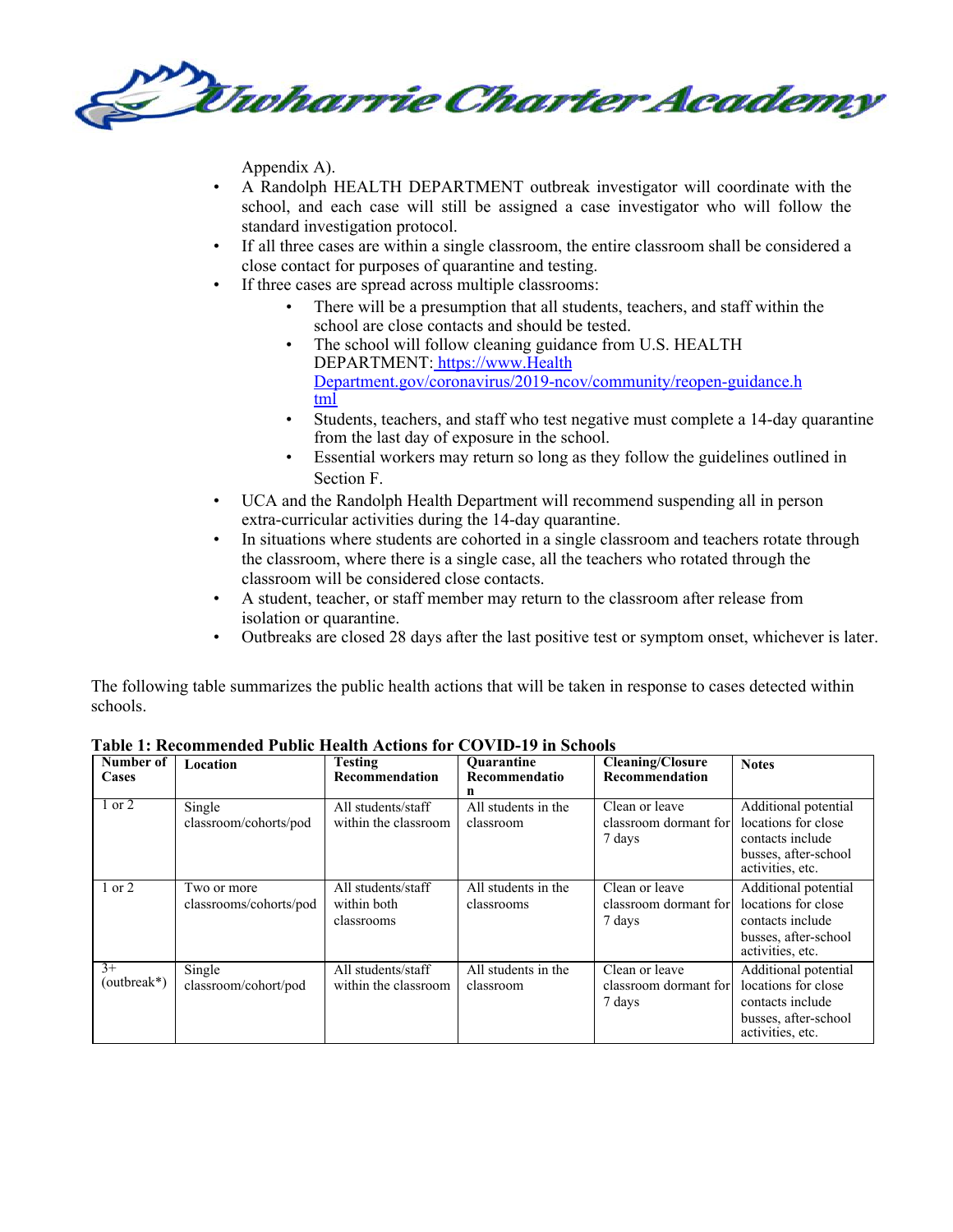

| $3+$        | Multiple classrooms/                                                                                       | All students/staff in  | All students in the       | Clean or leave        | Additional potential    |
|-------------|------------------------------------------------------------------------------------------------------------|------------------------|---------------------------|-----------------------|-------------------------|
| (outbreak*) | cohorts/pods                                                                                               | the same classrooms,   | same classrooms.          | classroom dormant for | locations for close     |
|             |                                                                                                            | cohorts, pods, buses,  | cohorts, pods, buses,     | 7 days                | contacts include        |
|             |                                                                                                            | and extracurricular    | and extracurricular       |                       | busses, after-school    |
|             |                                                                                                            | activities are         | activities are            |                       | activities, etc.        |
|             |                                                                                                            | considered close       | considered close          |                       |                         |
|             |                                                                                                            | contacts and are       | contacts and will need    |                       | If and only if students |
|             |                                                                                                            | recommended to be      | to quarantine for 14      |                       | are cohorted in one     |
|             |                                                                                                            | tested.                | days, regardless of test  |                       | classroom, it is        |
|             |                                                                                                            |                        | results                   |                       | possible that only      |
|             |                                                                                                            | Close contacts may     |                           |                       | affected classrooms     |
|             |                                                                                                            | expand to include the  | Close contacts may        |                       | will be closed.         |
|             |                                                                                                            | entire school          | expand to include the     |                       |                         |
|             |                                                                                                            | depending on the       | entire school             |                       |                         |
|             |                                                                                                            | epidemiological        | depending on the          |                       |                         |
|             |                                                                                                            | investigation,         | epidemiological           |                       |                         |
|             |                                                                                                            | considering factors    | investigation,            |                       |                         |
|             |                                                                                                            | such as adherence      | considering factors       |                       |                         |
|             |                                                                                                            | with public health     | such as adherence with    |                       |                         |
|             |                                                                                                            | guidelines and the age | public health             |                       |                         |
|             |                                                                                                            | of the students.       | guidelines and the age    |                       |                         |
|             |                                                                                                            |                        | of the students.          |                       |                         |
|             |                                                                                                            |                        |                           |                       |                         |
|             |                                                                                                            |                        | <b>Non-close contacts</b> |                       |                         |
|             |                                                                                                            |                        | may return to school      |                       |                         |
|             |                                                                                                            |                        | with no testing after     |                       |                         |
|             |                                                                                                            |                        | cleaning or the period    |                       |                         |
|             |                                                                                                            |                        | of dormancy is            |                       |                         |
|             |                                                                                                            |                        | complete.                 |                       |                         |
|             | *An outbreak is defined as 3 or more confirmed cases from different households within 14 days in a school. |                        |                           |                       |                         |

# **V. NOTIFICATION AND COMMUNICATION**

## **A. Notification of a Confirmed or Probable Case to Schools**

The Randolph Health Department case investigator will alert school representatives of a confirmed or probable COVID-19 case in the schools and begin an investigation. Uwharrie Charter Academy will have a designated liaison who will work closely with the Randolph Health Department on COVID-related matters in schools. UCA's school liaison and Randolph Health Department Representative Consultant will monitor new cases.

### **B. Notification of a Confirmed or Probable Case to Randolph Health Department**

School officials may be notified of a confirmed or probable case among a student, teacher, or staff member by the individual or parents (if the case is a student). If school staff are notified by a parent/guardian that their child received notice from their health care provider that their COVID-19 test was positive, school staff should contact the school representative. The school representative will notify the Randolph Health Department of the suspect case. Once Randolph Health Department receives the positive lab report a case investigator will begin the COVID-19 investigation. The school representative will be the communication link among the family and the Randolph Health Department.

### **C. Communication with Family Members**

Randolph Health Department recommends that the school representative communicate with the family of a confirmed or probable case (when that case is a student). The school representative will be best suited to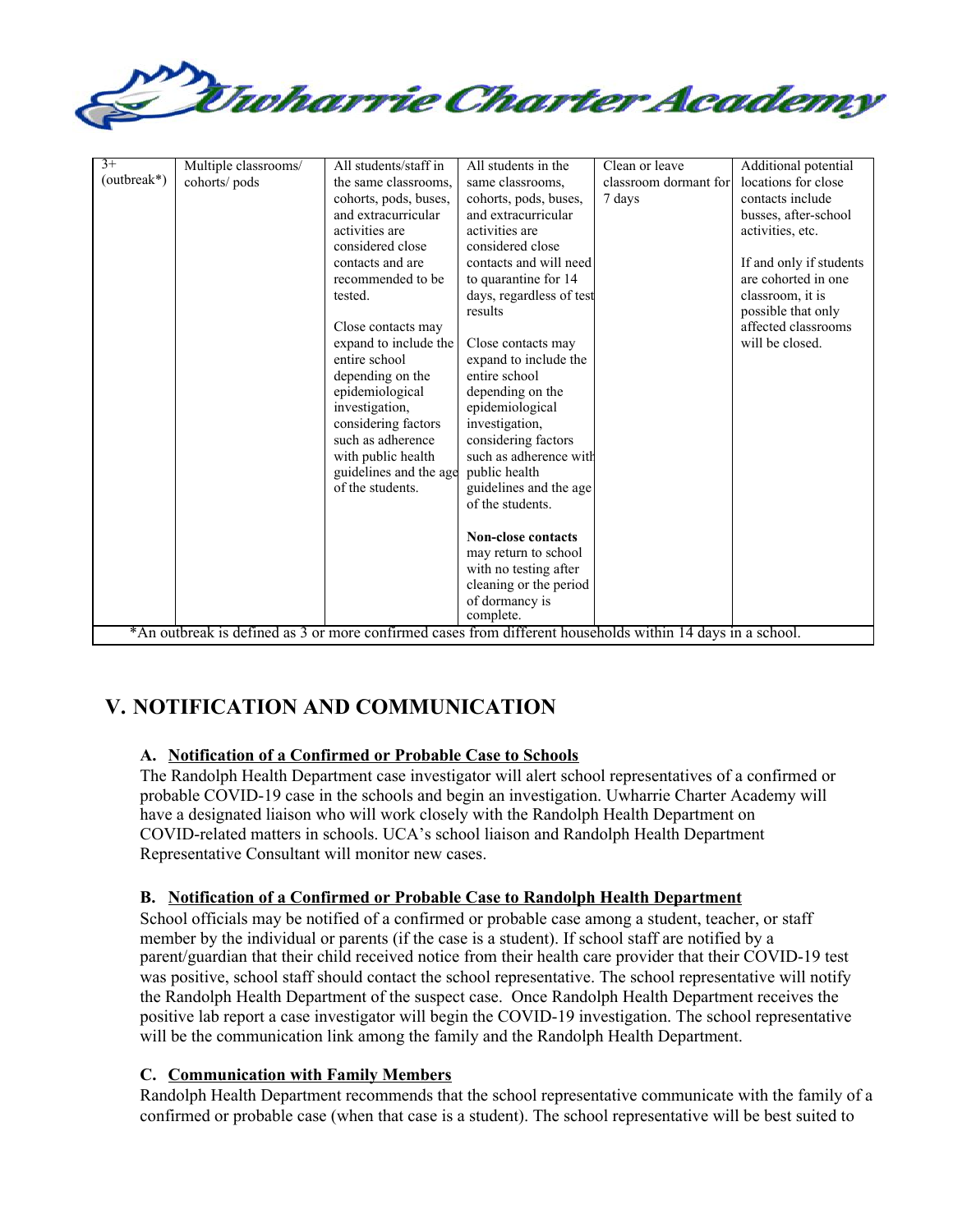

provide information to the family and reassure the family that Randolph Health Department investigators may be in contact with them. The school should notify family members of students that will be in quarantine. A sample letter is available in Appendix A.

#### **D. Communication with School Community**

Randolph Health Department recommends that school community members be notified when a confirmed or probable case has been detected that is associated with the school. The school is best able to notify parents, staff, teachers, and other community stakeholders (*e.g.*, Board of Directors, Superintendent, etc.) of the confirmed or probable case(s). Template letters for such communication are available in the appendices. Randolph Health Department strongly recommends confirming COVID-19 cases and outbreaks prior to schools sending public communications.

#### **E. Public Reporting**

Randolph Health Department will report publicly when an epidemiological investigation has been opened into a potential outbreak of COVID-19 associated with a school, as it does in other settings. In general, such investigations are opened after three or more epidemiologically linked cases are identified within a 14-day period.

#### **F. After Hours**

Randolph Health Department investigates COVID-19 cases seven days a week until 5 P.M. A Randolph Health Department case investigator will reach out to a school representative when a confirmed or probable case identifies a school exposure. If the school representative is unavailable the case investigator will leave a message. If there is an additional contact on the voicemail, the case investigator will reach out to that individual prior to 5 PM. If Randolph Health Department opens an outbreak investigation after hours, the outbreak investigator will contact the representative of the school district.

# **VI. CONTACT TRACING PROTOCOLS IN SCHOOLS**

The Randolph Health Department will work with school officials to conduct contact tracing and symptom monitoring for close contacts of confirmed COVID-19 cases within schools. The Randolph Health Department will monitor those close contacts during their quarantine period and, if any of those individuals becomes symptomatic, will provide guidance on testing and other clinical evaluation.

# **VII. GLOSSARY**

| Term            | <b>Definition</b>                                                                                                                                  |
|-----------------|----------------------------------------------------------------------------------------------------------------------------------------------------|
| Close contact   | In general, being within 6 feet of an infected person (with or without a face mask) for                                                            |
|                 | at least 15 minutes (in aggregate for certain situations like extra-curriculars or                                                                 |
|                 | athletics), or having unprotected direct contact with secretions or excretions of a<br>person with confirmed COVID-19 during the infectious period |
| Community       | Occurs when individuals acquire COVID-19 through contact with someone in their                                                                     |
| transmission    | local community, rather than through travel to an affected location.                                                                               |
| Confirmed case  | A person who has tested positive for SARS-CoV-2 infection (the virus that causes                                                                   |
|                 | $COVID-19$                                                                                                                                         |
| Contact tracing | Process of identifying individuals who have had close contact (see definition above)                                                               |
|                 | with someone infected with COVID-19                                                                                                                |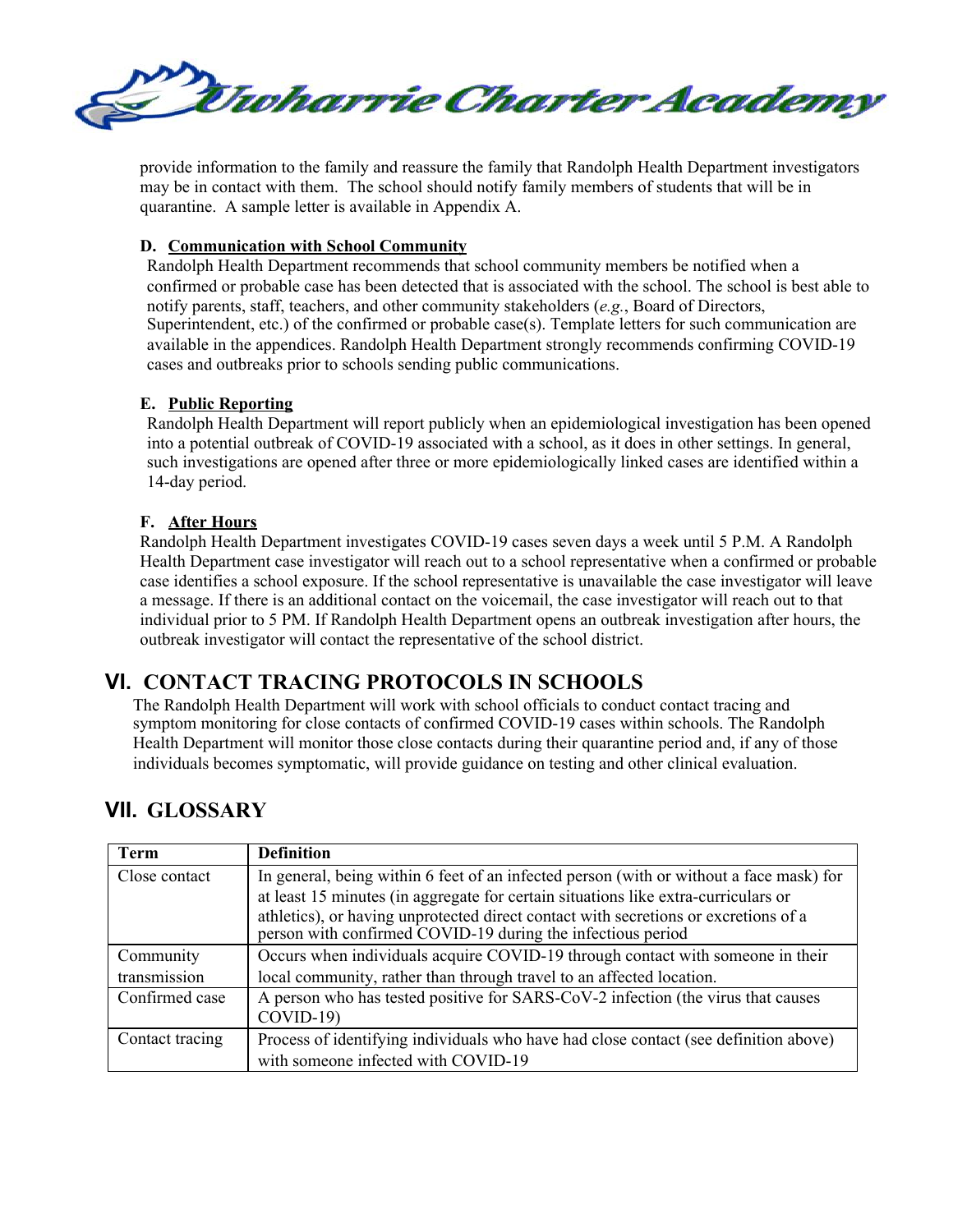

| Cohort                                       | A consistent group of students and staff who interacts with each other but not with<br>members of other groups on a regular basis. Groups should be as small as possible,<br>with maximum numbers outlined in the different reopening scenarios. When in a                                                                                                                                                                                                                                                                                          |
|----------------------------------------------|-----------------------------------------------------------------------------------------------------------------------------------------------------------------------------------------------------------------------------------------------------------------------------------------------------------------------------------------------------------------------------------------------------------------------------------------------------------------------------------------------------------------------------------------------------|
|                                              | cohort, each group must physically distance themselves from each other and<br>from other cohorts.                                                                                                                                                                                                                                                                                                                                                                                                                                                   |
| $COVID-19$                                   | Abbreviation for the disease caused by the novel coronavirus SARS CoV-2                                                                                                                                                                                                                                                                                                                                                                                                                                                                             |
| Incubation period                            | The time between exposure to an infection and the appearance of first symptoms. The<br>virus that causes COVID-19 has an incubation period of 2-14 days.                                                                                                                                                                                                                                                                                                                                                                                            |
| Infectious period<br>(asymptomatic<br>cases) | 2 days prior to testing (the date of the swabbing was conducted) until HEALTH<br>DEPARTMENT criteria to discontinue isolation are met                                                                                                                                                                                                                                                                                                                                                                                                               |
| Infectious period<br>(symptomatic<br>cases)  | 2 days before symptom onset until HEALTH DEPARTMENT criteria to discontinue<br>isolation are met                                                                                                                                                                                                                                                                                                                                                                                                                                                    |
| Isolation                                    | Process of separating individuals who are infected with COVID-19 from others.<br>Isolation lasts a minimum of 10 days from symptom onset if symptomatic. If a<br>person infected with COVID-19 has no symptoms, isolation lasts a minimum of 10<br>days from the date of test specimen collection (test). For individuals with severely<br>immunocompromising conditions, isolation is at least 20 days.                                                                                                                                            |
| Outbreak                                     | 3 or more confirmed cases from different households within 14 days in a school                                                                                                                                                                                                                                                                                                                                                                                                                                                                      |
| Protocol                                     | Recommended actions to follow in the event of a probable or confirmed case of<br>COVID-19 occurs                                                                                                                                                                                                                                                                                                                                                                                                                                                    |
| Probable case                                | Individual who has at least two of the following symptoms: fever (measured > 100.4<br>degrees Fahrenheit or subjective), chills (rigors), body aches (myalgia), headache,<br>sore throat, nausea or vomiting, diarrhea, fatigue, or congestion or runny nose OR at<br>least one of the following symptoms: cough, shortness of breath, or difficulty<br>breathing, new loss of smell or new loss of taste AND is epidemiologically linked to<br>another case or has a positive antigen test.                                                        |
| Quarantine                                   | Process of separating and restricting the movement of individuals who were in close<br>contact with someone who tested positive or had symptoms of COVID-19. Anyone<br>who has been in close contact with someone who has COVID-19 must stay home for<br>a minimum of 14 days since the last day of contact with the person with COVID-19<br>and watch for symptoms of COVID-19. Persons in quarantine should self-monitor for<br>symptoms and seek medical advice and test if recommended by Randolph<br>Health Department or healthcare provider. |
| Screening                                    | Assessing individuals for symptoms of COVID-19 verbally or via self/parent<br>attestation. Temperature checks may be performed by the school if desired.                                                                                                                                                                                                                                                                                                                                                                                            |
| Symptomatic<br>individual                    | A person who is experiencing one or more of the symptoms of COVID-19 as defined<br>in Health Department guidelines                                                                                                                                                                                                                                                                                                                                                                                                                                  |
| Testing                                      | Three types of tests are available for COVID-19: molecular, antigen, and antibody<br>tests. Molecular and antigen tests indicate if you have a current infection while<br>antibody tests indicate a previous infection. Throughout this document, 'testing' refers<br>to either molecular or antigen-based tests to diagnose a person with current COVID-<br>19 infection.                                                                                                                                                                          |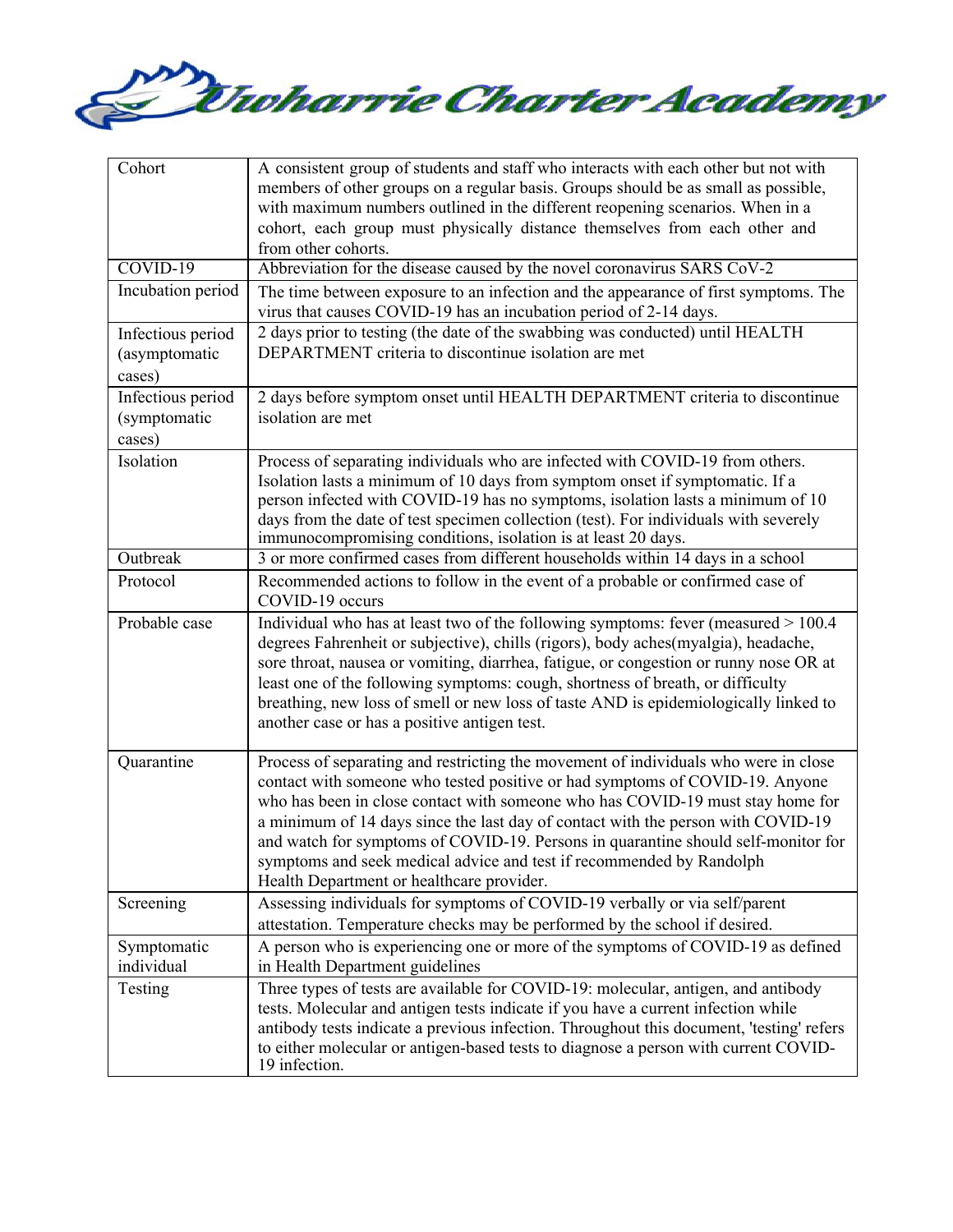

## **Appendix A: Sample notification letters to families for possible exposure**

Dear Parents/Guardians/Caregivers of;

This letter serves to inform you that your child has been exposed to someone in the school setting who has tested positive for COVID-19 (CoronaVirus).

Since your child may have been within 6 feet of the person with a positive test for more than 15 minutes in the class or on the school bus, they are considered a "close contact" and therefore steps need to be taken;

- 1. Your child should begin to isolate away from other people immediately. Limit close contact with family members and practice physical distancing and hand hygiene in the home.
- 2. You should contact your medical provider and notify them of the exposure to a positive case and to determine if and when your child needs to be tested.
- 3. Your child needs to stay home for 14 days. However, if your child is tested for COVID -19 during those 14 days and tests positive they can return to school 10 days from the date of the COVID-19 test if they are no longer having symptoms. If they test negative during their 14 day stay at home, they must stay at home for the entire 14 days. Your child may return to school;\_\_\_\_\_\_\_\_\_\_\_\_\_\_\_\_\_\_\_\_\_\_\_\_\_\_\_\_\_\_\_\_\_\_\_\_\_\_\_\_\_\_\_\_\_\_\_\_\_\_\_\_\_\_\_\_.

It is of the utmost importance that during this time, you avoid contact with higher-risk individuals (ie. grandparents and those with underlying medical conditions)

Symptoms related to COVID-19 to watch for are listed below. Contact your Medical Provider if you or any member of your family/household develop any of the following symptoms;

- Fever  $(100.4 \text{ F or higher})$ , chills OR shaking chills
- New cough (not due to other known cause such as a chronic cough)
- Difficulty breathing or shortness of breath
- New loss of taste or smell
- Muscle aches or body aches
- Nausea, vomiting or diarrhea
- Headache when in combination with other symptoms
- Fatigue when in combination with other symptoms
- Nasal congestion or runny nose (not due to other known causes such as allergens) when in combination with other symptoms

If you have any questions, please contact your Dean or Assistant Dean. Please follow up with the Dean to report the results of your child's test as well. We appreciate your cooperation and communication in this matter.

Staff Signature: \_\_\_\_\_\_\_\_\_\_\_\_\_\_\_\_\_\_\_\_\_\_\_\_\_\_\_\_\_\_\_\_\_\_\_\_\_\_\_\_\_\_\_\_\_\_\_\_ Date:\_\_\_\_\_\_\_\_\_\_\_\_\_\_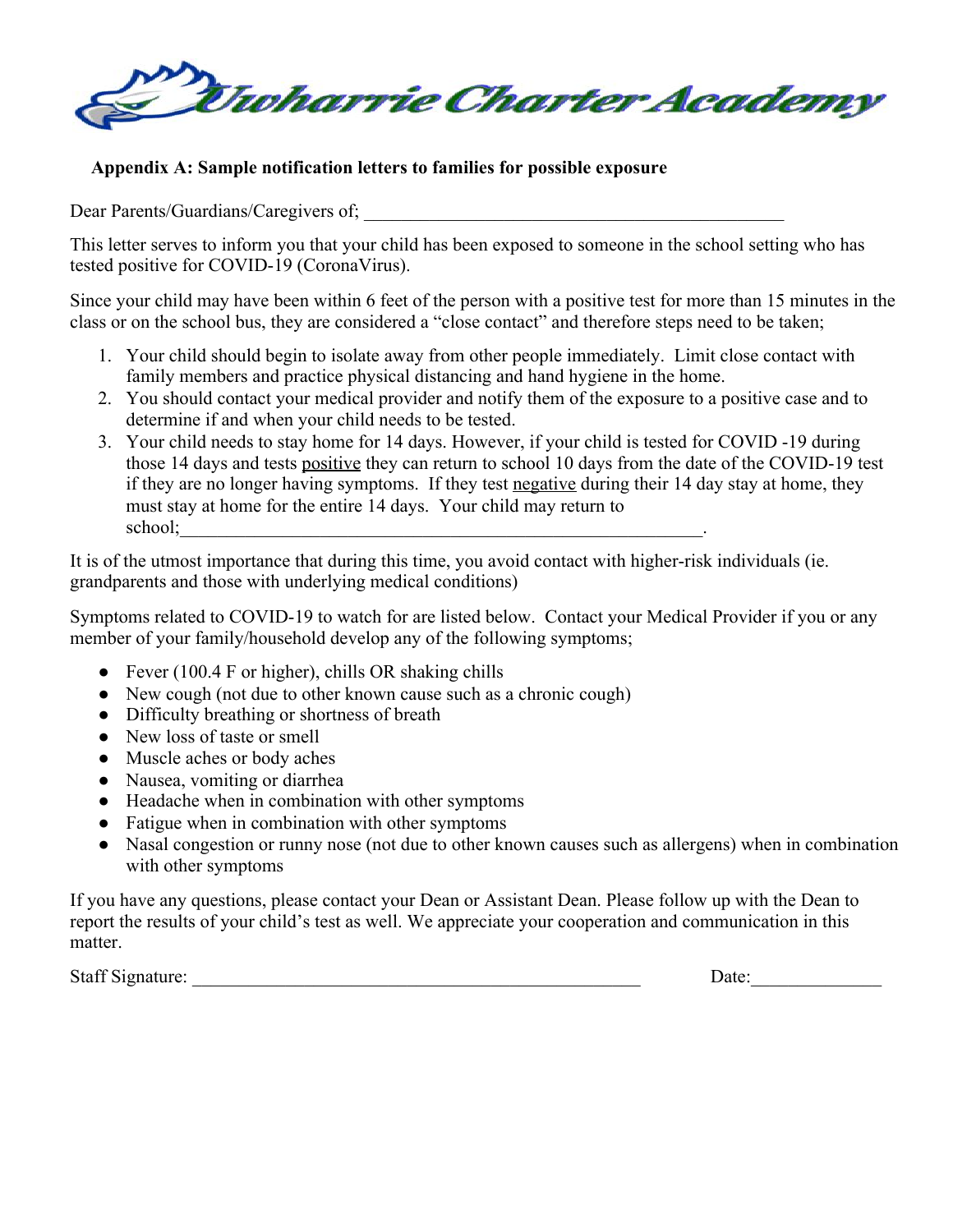

Sample notification letter for possible systems

## **2020-2021 NOTIFICATION OF POSSIBLE COVID-19 SYMPTOMS**

Student Name: \_\_\_\_\_\_\_\_\_\_\_\_\_\_\_\_\_\_\_\_\_\_\_\_\_\_\_\_\_\_\_\_\_\_\_\_\_\_\_\_\_\_\_\_\_\_\_\_ Grade: \_\_\_\_\_\_\_\_\_\_\_\_\_\_\_\_

School: \_\_\_\_\_\_\_\_\_\_\_\_\_\_\_\_\_\_\_\_\_\_\_\_\_\_\_\_\_\_\_\_\_\_\_\_\_\_\_\_\_\_ Teacher:\_\_\_\_\_\_\_\_\_\_\_\_\_\_\_\_\_\_\_\_\_\_\_\_\_\_\_\_\_\_\_\_\_

While symptoms of COVID-19 and the Flu can be similar in nature, this is to inform you as the parent/guardian, that we did assess potential symptoms of COVID-19, Flu, or Cold in your child. Symptoms of COVID-19 could include cough, shortness of breath or difficulty breathing, fever over 100.4 F, fatigue, chills, muscle or body aches, headache, sore throat, congestion or runny nose, nausea, vomiting, diarrhea, or new loss of taste or smell. Below are the symptoms your child exhibited that suggest further evaluation for COVID-19 or Flu-like illness by your Medical Provider OR the Randolph County Health Department.

### **Symptoms (those circled were present):**

|                 | Fever over 100.4 F degrees F and another symptom of |                        |        |
|-----------------|-----------------------------------------------------|------------------------|--------|
| New Cough       | Shortness of Breath                                 | Loss of Taste or Smell | Chills |
| Severe Headache | Other:                                              |                        |        |

## **If you are observing any of the symptoms below, contact your medical provider. Emergency warning signs include;**

- Trouble breathing
- Persistent pain or pressure in the chest
- New confusion or inability to arouse
- Bluish lips, face or fingertips
- Unexplained Rash or Swollen Tongue

This list is not all-inclusive. Please consult your medical provider OR the Randolph County Health Department at 336-318-6200 for any other symptoms that are severe or concerns regarding your child. Your medical provider may want to discuss testing or other concerns with you. If you can manage your student's symptoms at home, you may return your student to school when the following are true:

- 1. Your medical provider has determined a different illness other than COVID-19 and cleared your student to return. A note is required from your Medical Provider.
- 2. Proof of a negative test result for Covid-19 and NO symptoms
- 3. 10 days have passed since the first day your child was sent home from school
- 4. At least 24 hours has passed without fever OR other symptoms without the use of any medications, along with a note from your Medical Provider or the Health Department.

The earliest date we would expect your child to return is\_\_\_\_\_\_\_\_\_\_\_\_\_\_\_\_\_\_\_\_\_\_.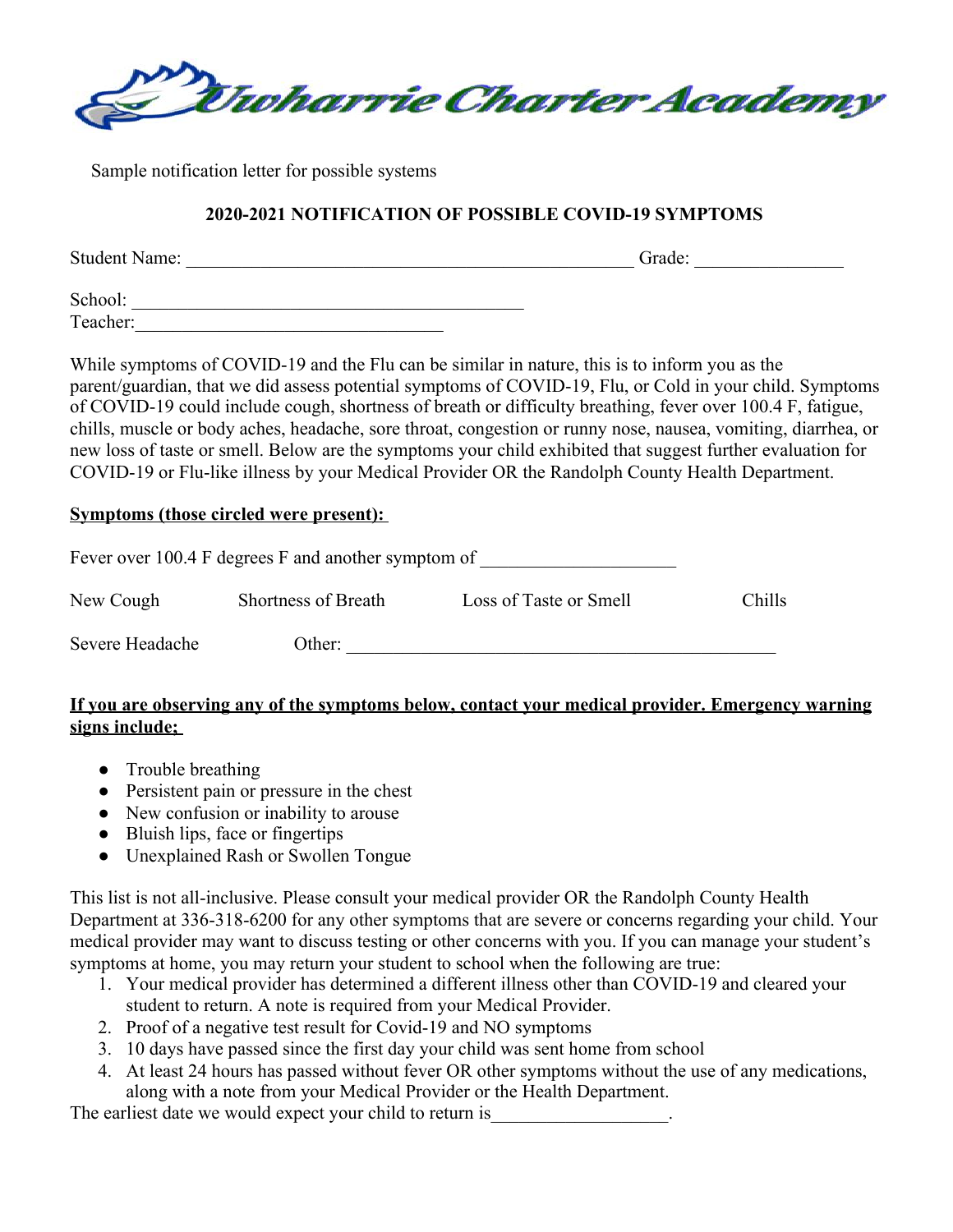

Any siblings living in the household of the sick student (Diagnosed with Covid-19) may not return to school for 14 days after the last day they were in contact with the sick student. You should try to isolate the sick student from well family members while at home. Siblings' names:

 $\mathcal{L}=\mathcal{L}$ 

Staff Signature\_\_\_\_\_\_\_\_\_\_\_\_\_\_\_\_\_\_\_\_\_\_\_\_\_\_\_\_\_\_\_\_\_\_\_\_\_\_\_\_\_ Date:\_\_\_\_\_\_\_\_\_\_\_\_\_\_\_\_\_\_\_\_\_\_\_

PLEASE NOTIFY YOUR CHILD'S DEAN or ASSISTANT DEAN OF TEST RESULTS OR IF YOU HAVE QUESTIONS REGARDING YOUR CHILD'S RETURN TO SCHOOL.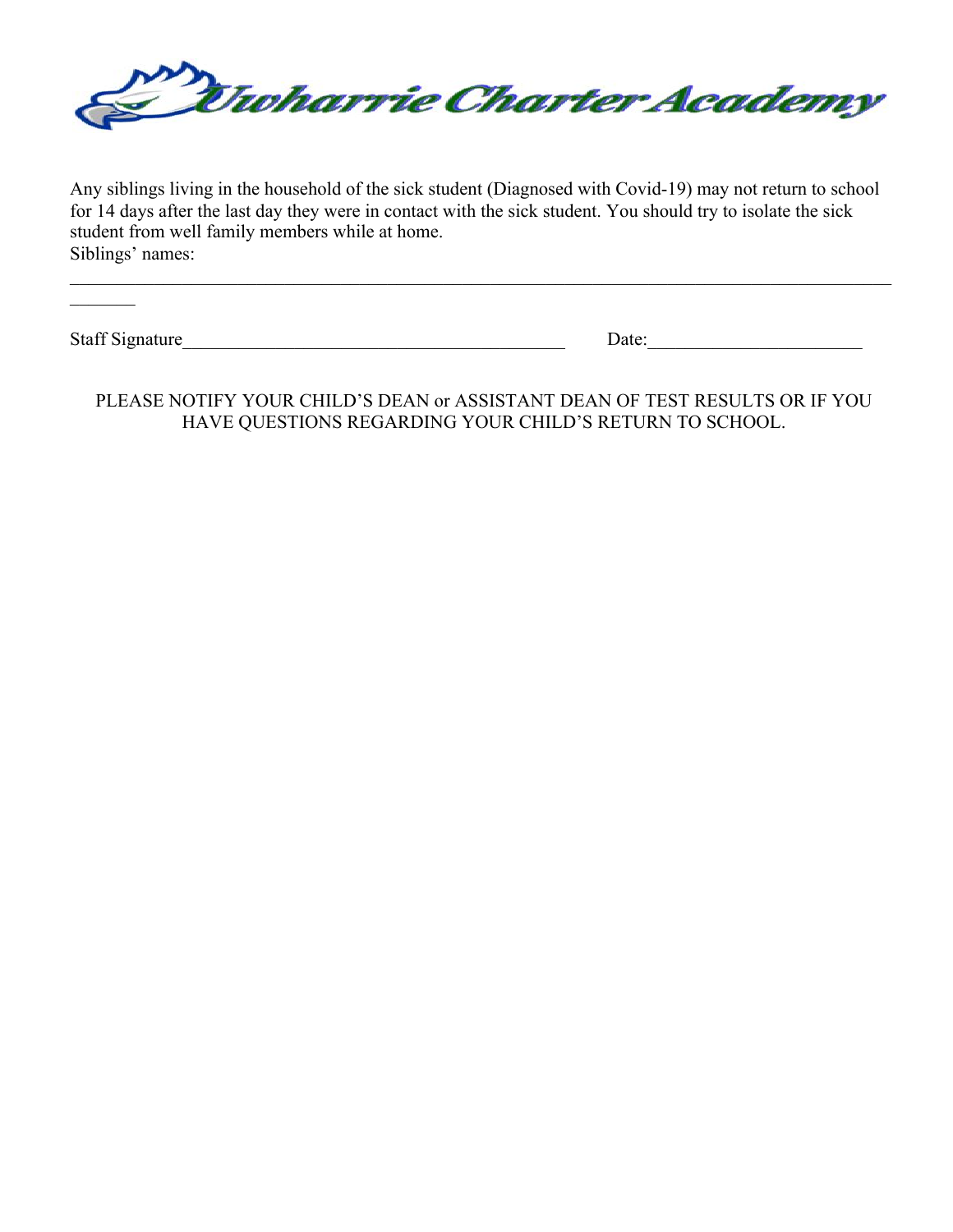

### **Appendix B: Community Sports Guidance**

### **Phase 2: Community Sports**

General Guidance for Community Sports Activities

Community sports activities for both youth and adults require careful consideration during the COVID-19 pandemic. Health experts recognize the role of outdoor recreation and exercise in promoting mental health, physical fitness, and cognitive development. Reducing exposure to respiratory droplets through physical distancing and face coverings, as well as increased hand hygiene and avoidance of shared and common touch items, remain the primary tools to mitigate the spread of COVID-19. Because of the increased possibility of infection through droplets, vigorous exercise in closely confined spaces should be avoided.

At this time, outdoor training with physical distancing may be prudent. These guidelines focus on maximizing opportunities for physical distancing and keeping small, stable cohorts of participants whenever possible. This guidance includes best practices recommended by the U.S. Centers for Disease Control and Prevention, Aspen Institute, and guidance documents from several states.

Students attending school and students participating in any group sporting activity (club, community or school-based) represent the mixing of cohorts. These cohorts are being used by schools for their public health protection measures. This increased mixing creates a high risk for potential spread both within schools and between schools and therefore this guidance must be diligently followed.

Sports activities present multiple challenges in the effective use of primary prevention strategies. These challenges include:

- Risk of exposure to the virus due to close physical proximity during sports activities through participation in the sport activity itself, group seating, and group travel.
- Increased risk during intense and sustained physical contact whether purposeful or accidental.
- Increased projection of respiratory particles during cardiovascular activities, yelling or shouting as part of play, or common sneezing or coughing. This increase in projection of droplets can be up to 14 feet, well exceeding the typical physical distancing recommendation of 6 feet between individuals.
- While face coverings are recommended to reduce the risk of viral transmission between individuals, face coverings may not be compatible with some activities. Face coverings are not currently required for players during vigorous exercise during practice or competition. Face coverings should be used when not engaged in vigorous exercise (e.g. during low to moderate intensity exercise, during coaching strategy sessions, in the bench area).

## Framework for Assessing the Risk of Sports and Recreation Activities

The risk of participating in sports and recreation activities is determined by a combination of (1) risk of transmission of COVID-19 inherent to each sport in terms of duration and proximity of contact (e.g. golf versus rugby) and (2) risk associated with the type of play (e.g. skill-building drills, within-team competition, competition between teams from different geographic areas).

## *Type of Play*

The following types of play are defined by level from least to greatest risk. Across all types of play, keep players together in small, stable groups (i.e. cohorts) with dedicated coaches or staff. Ideally, these cohorts should include fewer than 30 individuals.

Level 1: Performing skill-building drills or conditioning at home, alone or with household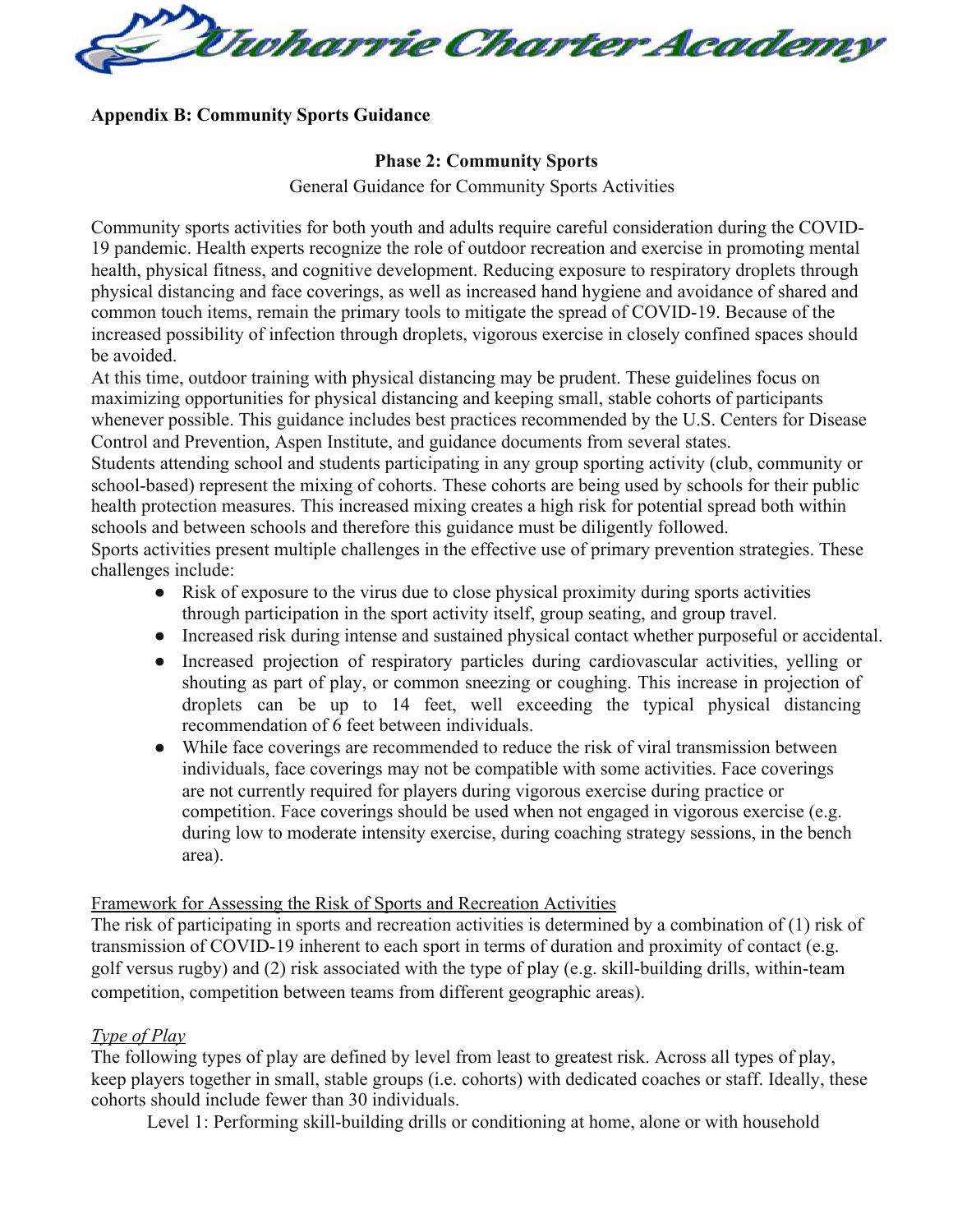

### members

Level 2: Team-based practice with physically distanced group activities

Level 3: Within-team competition (e.g. intra-squad scrimmages). This level of play involves one cohort of participants.

Level 4: Competition between teams from the same geographic area (e.g. the same county and in some cases adjacent counties). This level of play involves two cohorts of participants. Level 5: Competition between teams from different geographic areas within Randolph

Level 6: Competition between teams from different states

*Note: Individuals traveling or returning to Randolph must follow the executive order on travel and rules explained in the Keep Randolph Healthy plan. This includes a requirement that all out-of-state travelers coming into Randolph, as well as Randolph residents returning to Randolph, complete a 14-day quarantine upon arrival or have a negative COVID-19 test no longer than 72 hours of arrival with quarantine while waiting for the result (unless that travel is to or from an exempted state). Check the website of the Randolph Centers for Disease Control for updated information on exemptions to this requirement. Please note that competition between teams from different states is not recommended at this time.*

### *Type of play allowed, based on risk level of sport or activity*

At this time, sports are restricted to the types of play presented in the table below based on the level of risk associated with the sport or activity. During all activities, the public health measures in this guidance must be followed (e.g., hand hygiene, cleaning and disinfecting, face coverings, etc.) These recommendations will be updated as conditions change. Moreover, if transmission rates increase the county where sports teams have planned competitions, these competitions between teams should be cancelled.

| <b>Risk level characteristics</b>                                                                                                                          | <b>Examples</b>                                                                                                                                                                                                                                                                                                                                                                                                                                                       | <b>Levels of Play Allowed</b>     |
|------------------------------------------------------------------------------------------------------------------------------------------------------------|-----------------------------------------------------------------------------------------------------------------------------------------------------------------------------------------------------------------------------------------------------------------------------------------------------------------------------------------------------------------------------------------------------------------------------------------------------------------------|-----------------------------------|
| <b>Lower Risk</b>                                                                                                                                          |                                                                                                                                                                                                                                                                                                                                                                                                                                                                       |                                   |
| Sports and activities that can<br>be done with physical<br>distancing and no physical<br>contact<br>Sports and activities that can<br>be done individually | <i>Examples:</i> Batting cages, tennis,<br>pickleball, individual swimming,<br>catch, disc golf, golf, individual<br>biking, surfing, horseback riding,<br>crew/sailing, fishing, hunting, motor<br>sports, gymnastics, weightlifting,<br>single sculling, throwing events<br>(javelin, shot put, discus, hammer),<br>jumping events (high jump, pole vault,<br>long jump, triple jump), skiing, cross<br>country events where physical distance<br>can be maintained | Levels 1-5<br>(indoor or outdoor) |
| <b>Moderate Risk</b>                                                                                                                                       |                                                                                                                                                                                                                                                                                                                                                                                                                                                                       |                                   |
| Sports and activities that<br>involve intermittent<br>close                                                                                                | <i>Examples:</i> Baseball, softball, team<br>swimming, fencing, soccer, basketball,                                                                                                                                                                                                                                                                                                                                                                                   | Levels 1-3<br>(indoor or outdoor) |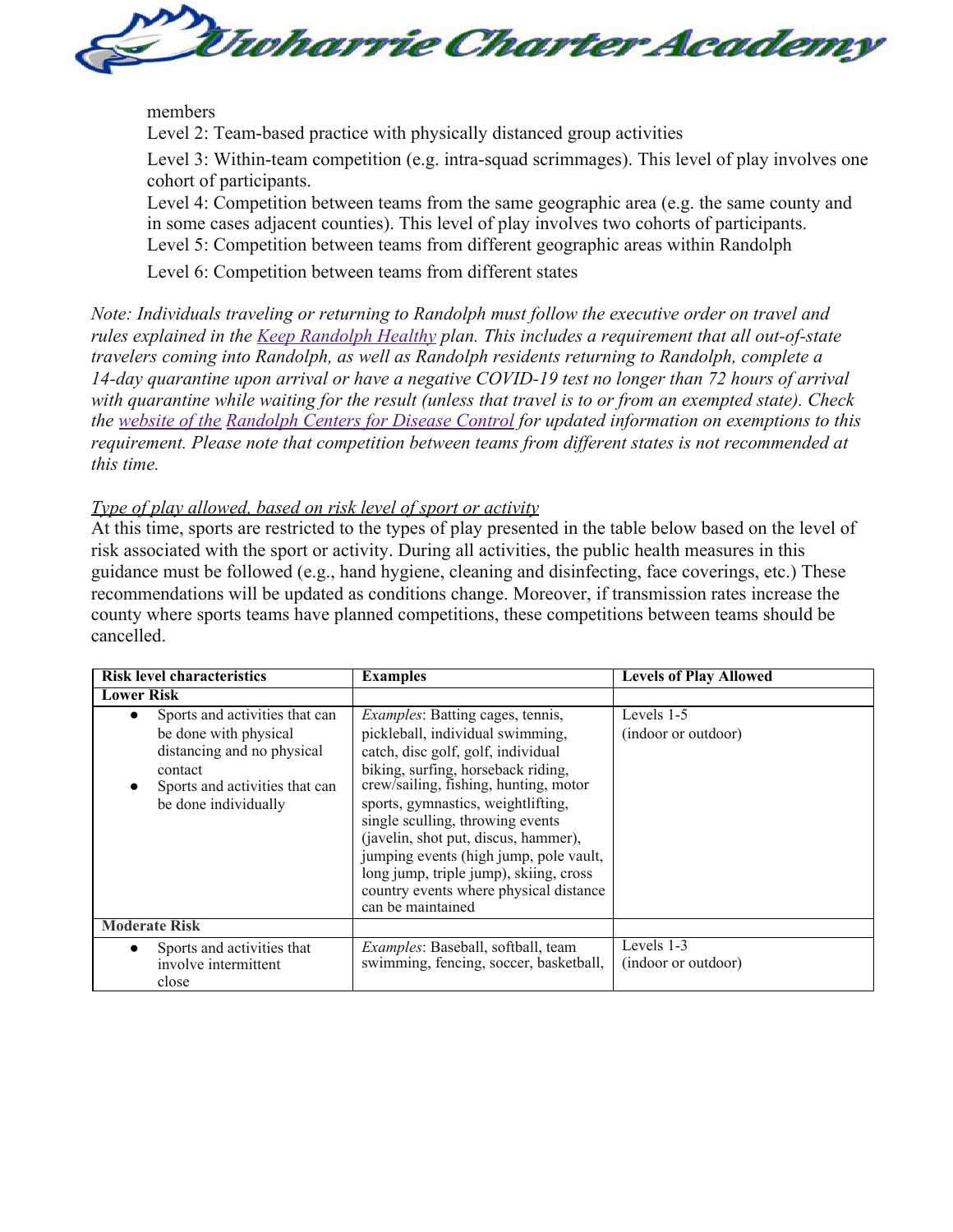

| proximity or limited,<br>incidental contact, but with<br>protective equipment or<br>mitigating measures in place<br>that may reduce the<br>likelihood of respiratory<br>particle transmission<br>between participants (e.g.,<br>wearing masks, modifying<br>play to maintain 6 feet of<br>physical distance, cleaning<br>and<br>disinfecting) | lacrosse, ice hockey, competitive and<br>sideline cheer, martial arts, ultimate<br>frisbee, running events where physical<br>distance cannot be maintained, field<br>hockey, pair figure skating, volleyball,<br>7 vs. 7 flag (touch) football | Level 4<br>(outdoor only)         |
|-----------------------------------------------------------------------------------------------------------------------------------------------------------------------------------------------------------------------------------------------------------------------------------------------------------------------------------------------|------------------------------------------------------------------------------------------------------------------------------------------------------------------------------------------------------------------------------------------------|-----------------------------------|
| <b>Higher Risk</b><br>Sports and activities that<br>$\bullet$<br>involve sustained close<br>contact between<br>participants, lack of<br>significant protective<br>barriers, and high<br>probability that respiratory<br>particles will<br>be transmitted between<br>participants                                                              | Examples: Football, wrestling, rugby,<br>boxing                                                                                                                                                                                                | Levels 1-3<br>(indoor or outdoor) |

Limiting and Documenting Contact

- 1. For contact tracing purposes, to the extent practicable, organizers should maintain a record including contact information for athletes, coaches, or any other individuals (e.g. athletic trainers, team managers, etc.) who have direct prolonged interaction.
	- a. Based on current knowledge, a close contact is someone who was within 6 feet of an infected person for at least 15 minutes starting from 48 hours before illness onset until the time the patient is isolated. Close contacts should stay home, maintain physical distancing, and self-monitor until 14 days from the last date of exposure.
- 2. Encourage players to wait in their cars until just before the beginning of a practice, warm-up, or game, instead of forming a group.
- 3. If practice or competition facilities must be shared, consider increasing the amount of time between practices and competitions to allow for one group to leave before another group enters the facility/venue. This will minimize interaction between individuals at points of ingress and egress and allow time for cleaning and disinfecting.
- 4. Prohibit activities and events such as off-site competitions or excursions (e.g., watching a professional team compete).
- 5. Limit the number of players sitting in confined player seating areas (e.g., dugouts). Ensure 6 feet of physical distance by allowing players to spread out into spectator areas if more space is available.
- 6. Provide physical guides, such as signs and tape on floors or playing fields, to make sure that coaches and players remain at least 6 feet apart.

Cleaning and Disinfection

1. Clean and disinfect frequently touched surfaces on the field, court, or play surface at least daily, or between uses as much as possible. Use of shared objects and equipment (e.g., balls, bats, gymnastics equipment) should be limited and objects should be cleaned between uses if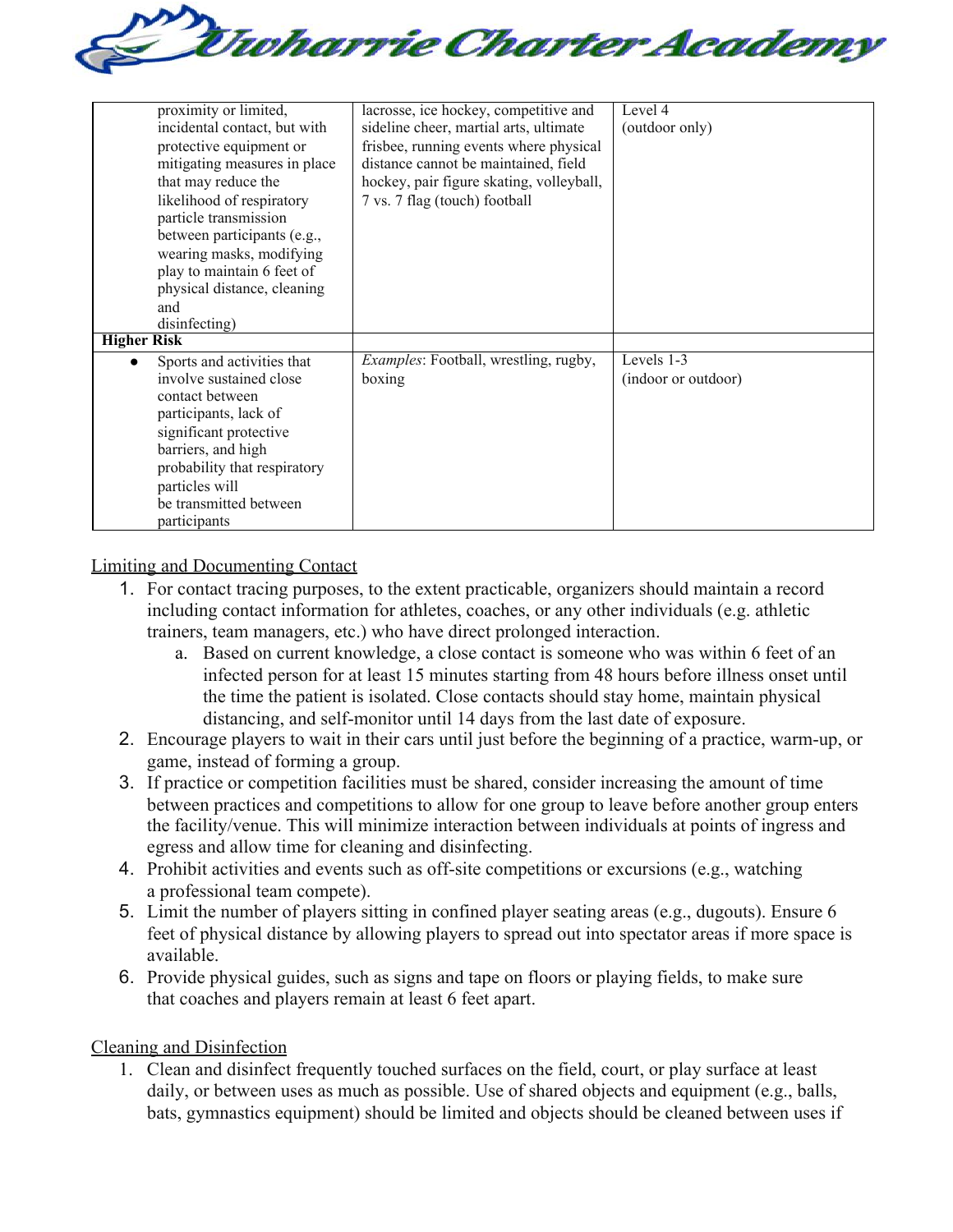

possible.

- 2. Identify a staff member or volunteer to ensure proper cleaning and disinfection of objects and equipment, particularly for any shared equipment or frequently touched surfaces.
- 3. Cleaning products should not be used near children, and staff should ensure that there is adequate ventilation when using these products to prevent children or themselves from inhaling toxic fumes.
- 4. Use gloves when removing garbage bags or handling and disposing of trash. Wash hands after removing gloves.
- 5. Refer to the following documents for guidance on general cleaning and disinfection:
	- a. COVID-19 Prevention Checklist General Guidance (State of North Carolina)
	- b. Cleaning and Disinfecting Your Facility (NC Toolkit)
	- c. Guidance for Cleaning and Disinfecting Public Spaces, Workplaces, Businesses, Schools and Homes (NC Toolkit)

# Cohorting Players and Coaches

- 1. Keep players together in small, stable groups with dedicated coaches or staff, and make sure that each group of players and coach avoid mixing with other groups as much as possible.
- 2. Teams might consider having the same group of players stay with the same coach or having the same group of players rotate among coaches.
- 3. Consider staging within-team scrimmages instead of playing games with other teams to minimize exposure among players and teams.

# Transportation

- 1. Transportation to and from sports activities require attention because of increased risk of close proximity and poor ventilation.
- 2. Limit the use of carpools or van pools. When riding in a vehicle to a sports event, encourage players to ride with persons living in their same household. Carpooling with individuals from different households is not recommended.
- 3. If carpooling with individuals outside one's household group is necessary, increase ventilation in the vehicle, and all riders must wear a facial covering, and use hand sanitizer.
- 4. If buses are used, spread individuals out to the extent possible, increase the airflow with open windows if weather permits, require use of face coverings, and provide hand sanitizer for use when entering and exiting the bus.